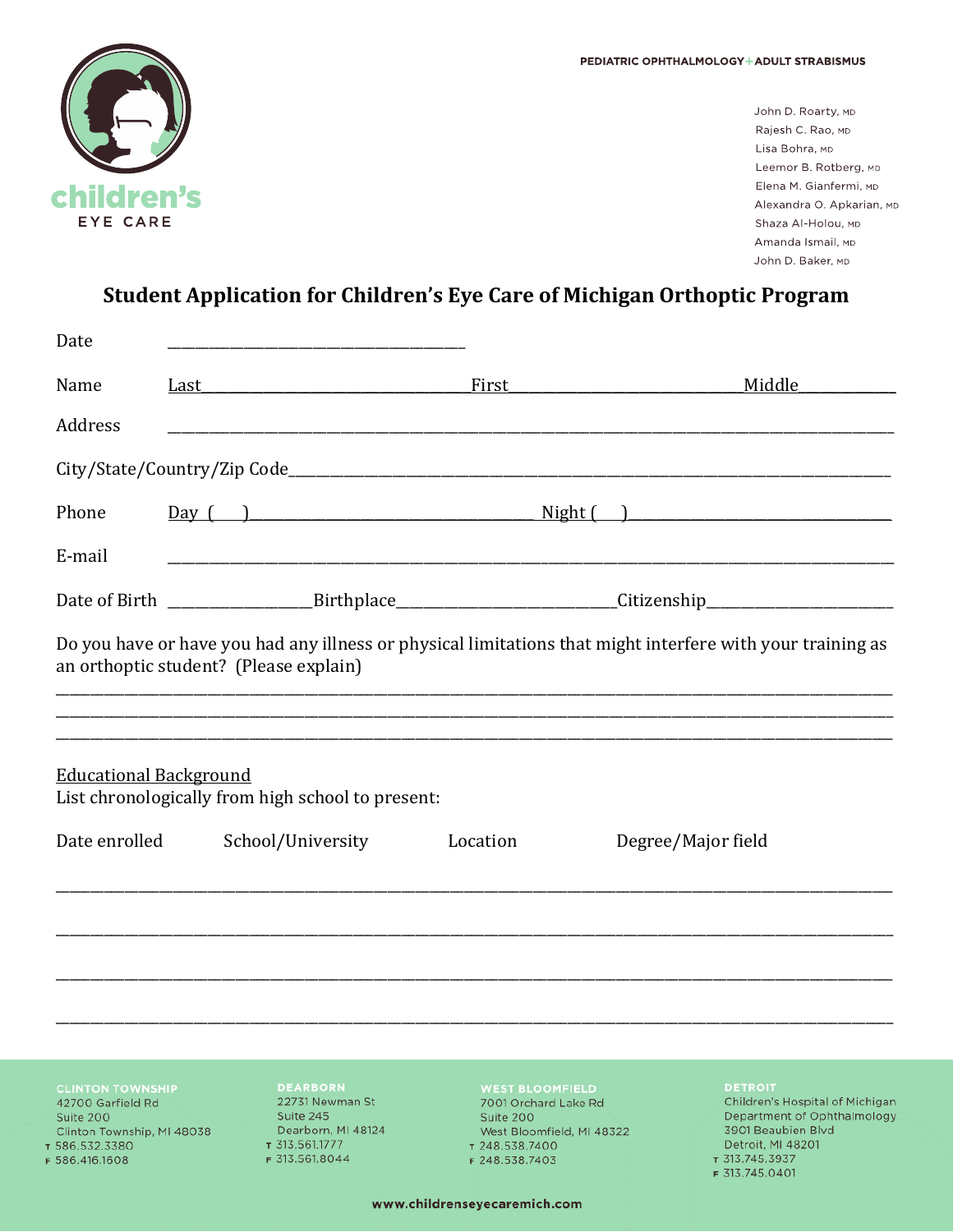| Rajesh C. Rao, MD<br>Lisa Bohra, MD<br>children's<br>EYE CARE<br><b>REFERENCES</b><br>John D. Baker, MD<br>1.<br>2.<br>3.<br>Have you had any experience working in an ophthalmology clinic or other eye care facility? If so, please describe the amount of<br>time and experiences:<br>Have you ever worked closely with small children? If so, please describe the amount of time and experiences:<br>How did you hear about orthoptics as a career? Why does this field interest you? |  | PEDIATRIC OPHTHALMOLOGY+ADULT STRABISMUS |                                                                       |  |  |  |  |
|-------------------------------------------------------------------------------------------------------------------------------------------------------------------------------------------------------------------------------------------------------------------------------------------------------------------------------------------------------------------------------------------------------------------------------------------------------------------------------------------|--|------------------------------------------|-----------------------------------------------------------------------|--|--|--|--|
|                                                                                                                                                                                                                                                                                                                                                                                                                                                                                           |  |                                          | John D. Roarty, MD<br>Leemor B. Rotberg, MD<br>Elena M. Gianfermi, MD |  |  |  |  |
|                                                                                                                                                                                                                                                                                                                                                                                                                                                                                           |  |                                          | Alexandra O. Apkarian, MD<br>Shaza Al-Holou, MD<br>Amanda Ismail, MD  |  |  |  |  |
|                                                                                                                                                                                                                                                                                                                                                                                                                                                                                           |  |                                          |                                                                       |  |  |  |  |
|                                                                                                                                                                                                                                                                                                                                                                                                                                                                                           |  |                                          |                                                                       |  |  |  |  |
|                                                                                                                                                                                                                                                                                                                                                                                                                                                                                           |  |                                          |                                                                       |  |  |  |  |
|                                                                                                                                                                                                                                                                                                                                                                                                                                                                                           |  |                                          |                                                                       |  |  |  |  |
|                                                                                                                                                                                                                                                                                                                                                                                                                                                                                           |  |                                          |                                                                       |  |  |  |  |
|                                                                                                                                                                                                                                                                                                                                                                                                                                                                                           |  |                                          |                                                                       |  |  |  |  |
|                                                                                                                                                                                                                                                                                                                                                                                                                                                                                           |  |                                          |                                                                       |  |  |  |  |
|                                                                                                                                                                                                                                                                                                                                                                                                                                                                                           |  |                                          |                                                                       |  |  |  |  |
|                                                                                                                                                                                                                                                                                                                                                                                                                                                                                           |  |                                          |                                                                       |  |  |  |  |
|                                                                                                                                                                                                                                                                                                                                                                                                                                                                                           |  |                                          |                                                                       |  |  |  |  |
|                                                                                                                                                                                                                                                                                                                                                                                                                                                                                           |  |                                          |                                                                       |  |  |  |  |
|                                                                                                                                                                                                                                                                                                                                                                                                                                                                                           |  |                                          |                                                                       |  |  |  |  |
|                                                                                                                                                                                                                                                                                                                                                                                                                                                                                           |  |                                          |                                                                       |  |  |  |  |
|                                                                                                                                                                                                                                                                                                                                                                                                                                                                                           |  |                                          |                                                                       |  |  |  |  |
|                                                                                                                                                                                                                                                                                                                                                                                                                                                                                           |  |                                          |                                                                       |  |  |  |  |

42700 Garfield Rd Suite 200 Clinton Township, MI 48038 T 586.532.3380

F 586.416.1608

22731 Newman St Suite 245 Dearborn, MI 48124 T 313.561.1777 F 313.561.8044

7001 Orchard Lake Rd Suite 200 West Bloomfield, MI 48322 7 248.538.7400 F 248.538.7403

Children's Hospital of Michigan Department of Ophthalmology 3901 Beaubien Blvd Detroit, MI 48201 T 313.745.3937 F 313.745.0401

www.childrenseyecaremich.com